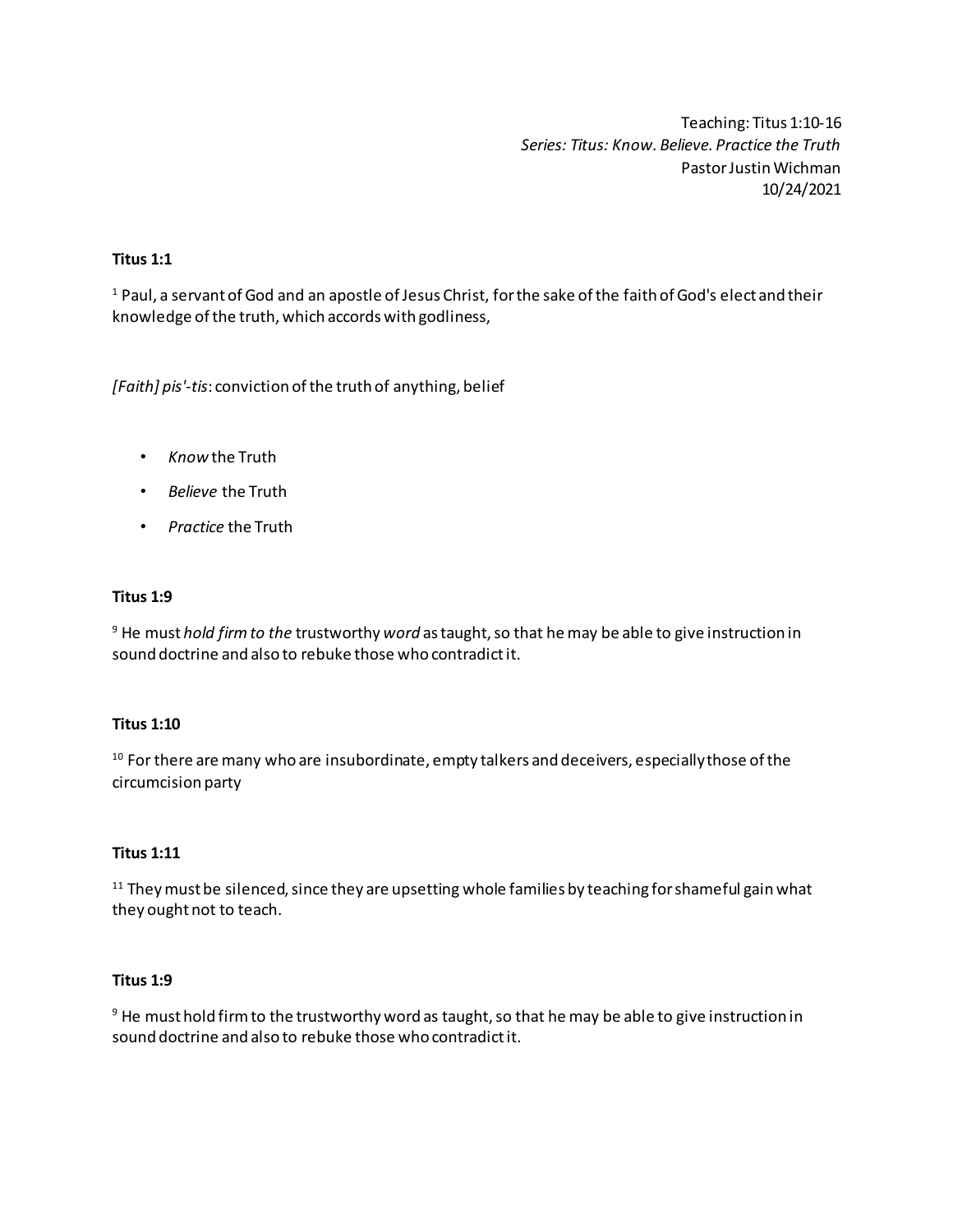## **2 Timothy 2:24-26**

And the Lord's servant must not be quarrelsome but kind to everyone, able to teach, patiently enduring evil, 25 correcting his opponents with gentleness.[…]

[...] God may perhaps grant them repentance leading to a knowledge of the truth, 26 and they may come to their senses and escape from the snare of the devil, after being captured by him to do his will.

# **Titus 1:12**

<sup>12</sup> One of the Cretans, a prophet of their own, said, "Cretans are always liars, evil beasts, lazy gluttons."

## **Titus 1:13-14**

 $13$  This testimony is true. Therefore rebuke them sharply, that they may be sound in the faith,  $14$  not devoting themselves to Jewish myths and the commands of people who turn away from the truth.

## **Proverbs 12:18**

There is one whose rash words are like sword thrusts, but the tongue of the wise brings healing.

## **Titus 1:9**

 $9$  He must hold firm to the trustworthy word as taught, so that he may be able to give instruction in sound doctrine and also to rebuke those who contradict it.

#### **Practice**

1. As we learn to correct others we may find that we ourselves are in need of correction.

## **Matthew 7:3**

Why do you see the speck that is in your brother's eye, but do not notice the log that is in your own eye?

#### **Practice**

- 2. As we learn to correct others we may find that we ourselves are in need of correction.
- 3. As we learn to correct, others may respond poorly.